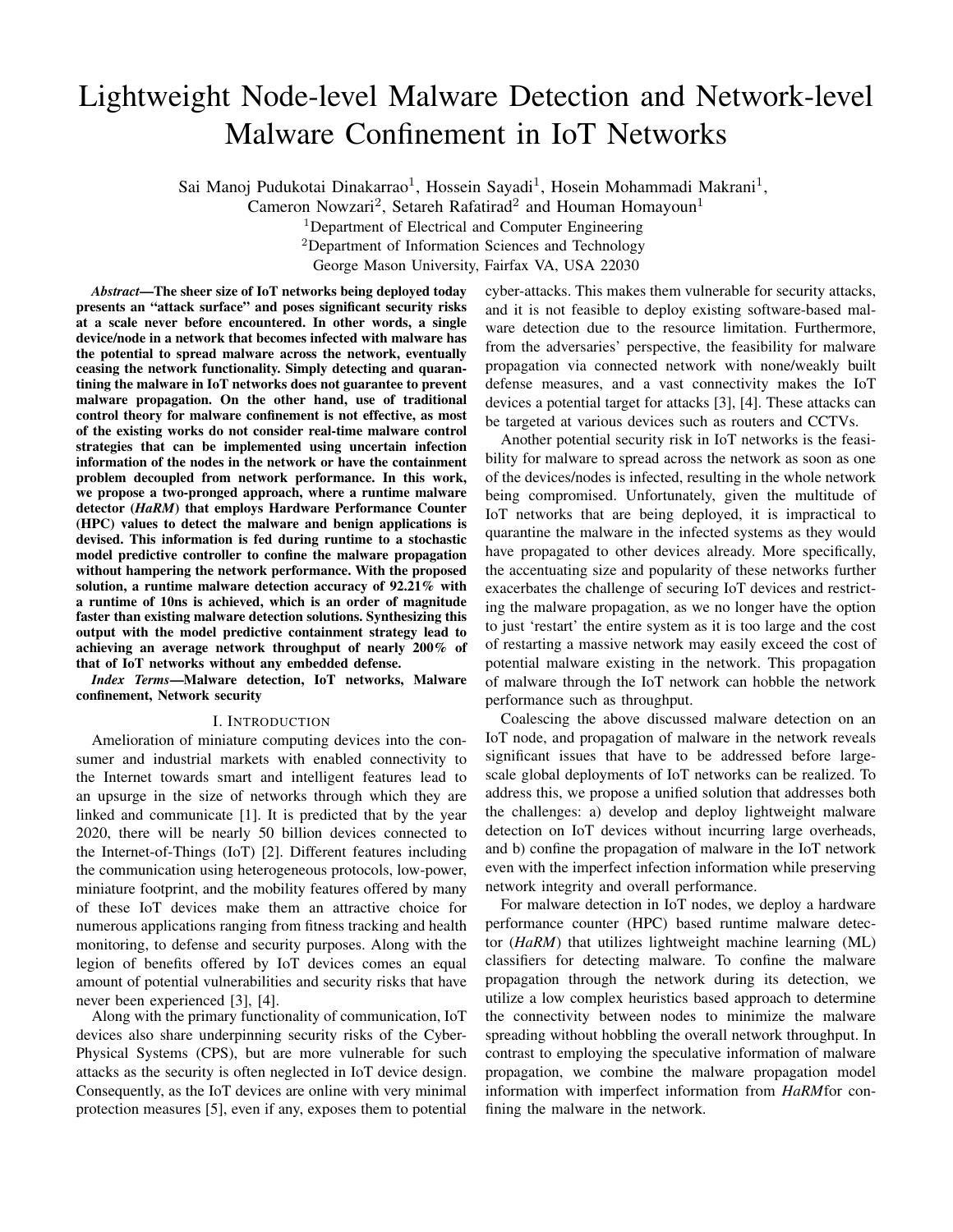Contributions: The main contributions of this work can be outlined in a three-fold manner as follows:

- The proposed *HaRM*employs low computational overhead ML classifier (OneR) to circumvent high resource utilization and suit the needs of IoT devices, also achieves good malware detection accuracy.
- We develop a framework for combining the models of malware spreading processes on networks explicitly with their direct adverse effects on network performance and formulate a optimal control problem for malware confinement while maintaining network integrity.
- We show how the output of the *HaRM*detector can be used to generate imperfect estimates of infection state information as an input to control the malware spread.

II. NETWORK DESCRIPTION AND PROBLEM FORMULATION Here, we introduce the malware propagation model, and the malware confinement problem. The overall network architecture with node-level malware detector and the network-level malware epidemic controller is depicted in Figure 1.

## A. Modeling Malware

To emulate the real-world malware spreading where the malware performs the devised activity such as unauthorized data transfer and gets deactivated [6] , we use the Susceptible-Infected-Susceptible (SIS) model. Some of the real-world malware that follows this kind of model are 'badBios' [7], 'Yankee Doodle' [8], and 'Magneto' [9]. Susceptible-Infected-Susceptible (SIS) model is a well-established model for epidemics on networks [10], [11]. Here, the network is represented as a weighted directed graph  $\mathcal{G} = (\mathcal{V}, \mathcal{E}, W)$ with  $|V| = n$  nodes,  $\mathcal{E} \subset V \times V$  as the directed edges, and  $W \in \mathbb{R}^{n \times n}$  is the weighted adjacency matrix. The edge  $(i, j) \in \mathcal{E}$  means that node j is sending data to node i at a rate proportional to  $w_{ij}$ . Note that  $w_{ij} > 0$  if and only if  $(i, j) \in \mathcal{E}$ , and  $w_{ij} = 0$  otherwise. We denote the set of neighbors of i as  $\mathcal{N}_i = \{j \in \mathcal{V} | (i,j) \in \mathcal{E} \}$ . At any given time, the set of nodes are split into two *compartments*: Susceptible (S) and Infected (I), that represents the infection state of each node. The state of node  $i$  at time  $t$  is given by the binary random variable  $X_i(t) \in \{0, 1\}$ , where  $X_i(t) = 1$ indicates that the node  $i$  is infected with malware at time  $t$ , and similarly,  $X_i(t) = 0$  indicates that the node i is currently free of malware, but susceptible. The infection state of the entire network is denoted by a vector  $X(t) \in \{0, 1\}^n$ .

The intuition of malware spreading model is as follows. Any node  $i$  that is infected with the malware is capable of passing it to a neighbor  $j \in \mathcal{N}_i$  randomly with Poisson rate  $\beta > 0$ proportional to the amount of traffic flow  $w_{ij}$ ,  $\beta$  termed as the infection rate. At the same time each infected node is also able to recover with Poisson rate  $\delta > 0$ ,  $\delta$  termed as the recovery rate. Thus, the SIS spreading process can be modeled using the Markov process as follows

$$
X_i: 0 \to 1 \quad \text{with rate } \beta \sum_{j \in \mathcal{N}_i} w_{ij} X_j,
$$
  

$$
X_i: 1 \to 0 \quad \text{with rate } \delta.
$$
 (1)

B. Malware Epidemic Control Problem

Based on the introduced models, we formulate the problem of malware epidemic control in the network here. Let  $W'(t)$  denote the modified graph where the traffic between some nodes may have been reduced due to different control activities such as removal of links. In other words, as a consequence of the control mechanism the traffic is regulated between each pair of active links  $w'_{ij} \leq w_{ij}$  to reduce the chance of node j spreading malware to node  $i$ . Thus, the problem can be defined as maximizing the objective function

$$
J = \frac{1}{T} \int_0^T P(W'(t), X(t)) dt
$$
 (2)

over some time horizon  $T > 0$ . Here  $P(W'(t), X(t))$  denotes the performance of the network at time-instant  $t$ . Note that this objective function explicitly captures the trade-off between shutting down links to contain the malware at the cost of reducing instantaneous network performance, and keeping links active to maintain the instantaneous network performance at the risk of letting the malware spread.

This problem poses two challenges. First, in general, we may not have access to the true infection state  $X(t)$  of a node, i.e. malware is often meant to be undetected. This indicates that a mechanism to detect the malware on nodes is needed. Secondly, the malware confinement can reduce the malware spread through the network, but can impact the performance. In other words, malware confinement might not hamper instantaneous network performance, but can impact after certain time. Similarly, shutting down the links can confine malware propagation, but impacts the instantaneous network performance. Furthermore, the whole problem of malware confinement involves challenge of considering the true state of the nodes, infection spread characteristics of malware in the network, and a way to combine them.

Optimizing equation (2) is non-trivial even if the infection state  $X(t)$  of the network is known at all times. Thus, to solve the problem of malware containment in the network, we partition it into two subproblems: (a) detect the malware on the nodes without incurring large overheads; and (b) confine the malware based on the output of malware detection algorithm.

III. NODE-LEVEL RUNTIME MALWARE DETECTION

To perform effective node-level malware detection in IoT network, we propose a lightweight, hardware-assisted runtime malware detection technique (*HaRM*).

## A. Overview of *HaRM*

The proposed malware detector, *HaRM* is shown in Figure 2. It comprises of feature collection and selection (performed offline), and runtime malware detection (performed online).

*1) Feature Selection:* For runtime malware detection, we employ HPC traces in this work, as software-based malware detection incurs latency and processing overheads [12], [13], [14]. As discussed, there exists a large number of microarchitectural events, that can be monitored. However, given the limited number of available HPCs in today's microprocessors, at a max 4 for most IoT devices, only few microarchitectural events equal to the number of available HPCs can be monitored simultaneously. In addition, using all microarchitectural events incur large computational overheads. Therefore, a subset of HPCs are selected that represent the most critical features required for malware detection. This feature selection process is performed offline.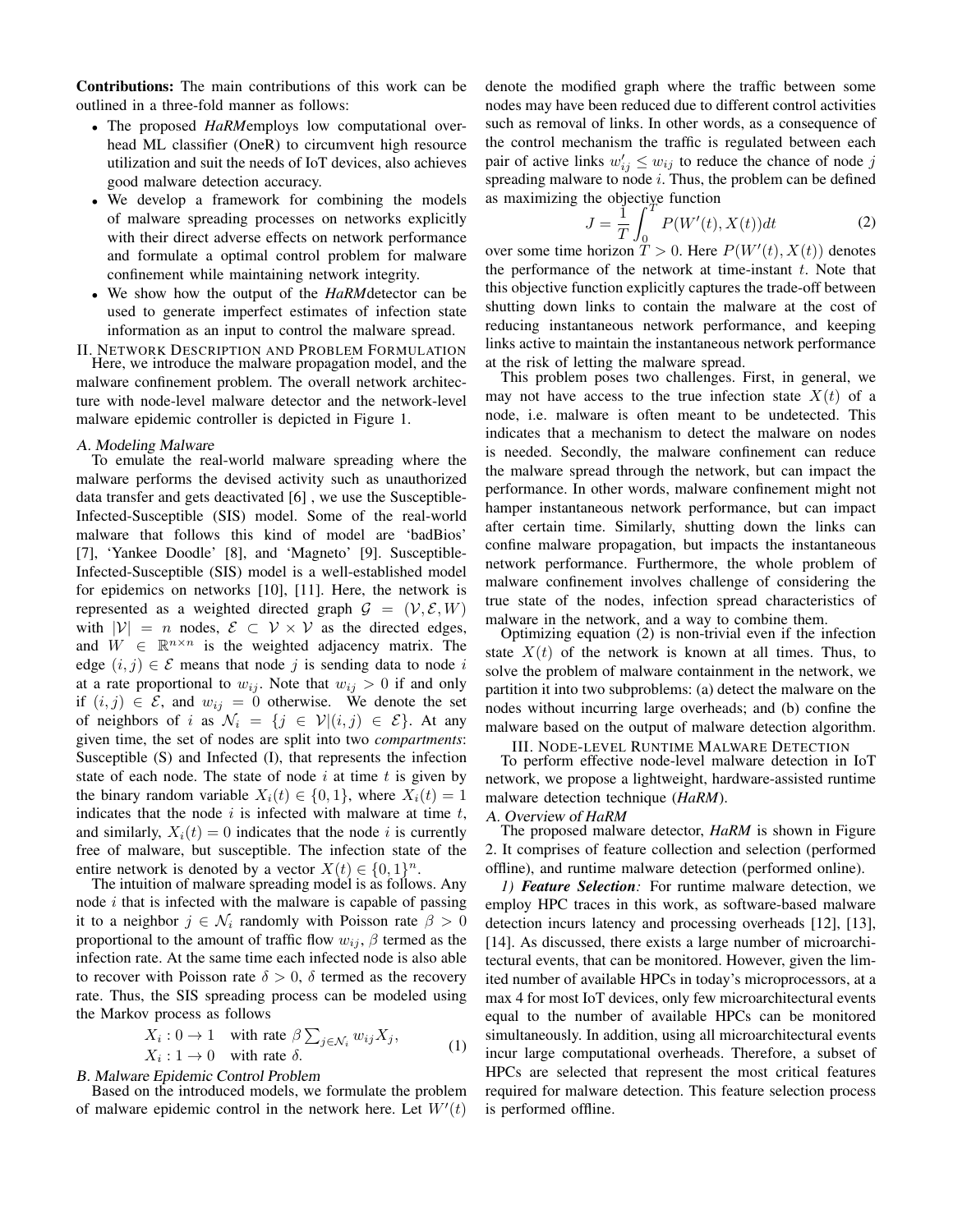

Fig. 1.: IoT network comprising of numerous nodes connected with the aid of IoT gateways with malware detector deployed on each node and a centralized malware confiner





We collected 44 possible diverse microarchitectural events using the available HPCs for the employed IoT devices by repeating the experiments multiple times. For feature reduction, we apply "Correlation Attribute Evaluation" to identify the most critical HPC events. Correlation evaluation algorithm calculates the Pearson correlation coefficient between each attribute and class, as given below.

$$
\rho(i) = \frac{cov(Z_i, C)}{\sqrt{var(Z_i) var(C)}} \quad i = 1, ..., 44
$$
 (3)

where  $\rho$  is the Pearson correlation coefficient.  $Z_i$  is the input dataset of event  $i$  ( $i = 1, \ldots, 44$ ). C is the output dataset on each IoT node containing labels, i.e. "Malware" or "Benign" in our case. The  $cov(Z_i, C)$  measures the covariance between input and output data. The  $var(Z_i)$  and  $var(C)$  measure variance of both input and output datasets, respectively.

Based on the ranking of  $\rho$ , top 8 features are selected for detecting of malicious applications on the IoT device. The features are ranked based on their importance and relevance to the target variable through the feature scoring process. The reduced set of features indicate that the top 8 includes HPCs events representing pipeline front-end, pipeline backend, cache subsystem, and main memory behaviors which are influential in the performance of standard applications. The 'Branch instruction' being the most influential event to classify malware from benign applications. Further, as 16 HPCs are not affordable for IoT devices, Principal Component Analysis (PCA) is applied on the 16 features to select the prominent 4.

*2) Malware Detection using ML Classifiers:* Once the key features are selected, they are used to train the ML classifiers i.e. malware detectors of *HaRM*. For evaluation, we experimented with various ML classifiers and compare them in terms of malware detection accuracy, hardware overhead, power consumption, and the time required to detect malware (latency). The running application is profiled every 1ms i.e. non-trivial HPCs are collected continuously at 1ms interval and fed to the ML classifier. A k-fold  $(k=10)$  validation is employed for evaluating and comparing the malware detection accuracy of different classifiers. Training the malware detectors involve profiling the incoming application with *Perf* tool available under embedded Linux and extracting the vital performance counters that are determined by the feature selection (as in Section A1), and deriving a learning model from the training data. The output variable is the class (malware or benign) of an application (as shown in Figure 2).

Given the derived detection model, the ML classifiers provide information regarding the existence of malware. For the IoT devices, we employ 'OneR' ML classifier for node-level malware detection due to its lower latency and resource consumption (as shown in Section B). As the malware detection is performed on individual nodes, it is independent of the network topology. As seen in the evaluation, the OneR based *HaRM* achieves only 92% accuracy, indicating that there is feasibility to have false positive or negatives. However, as the deployed epidemic controller for malware confinement requires an estimate of infection rather than deterministic infection state of the node, using of *HaRM* is still beneficial.

## IV. MALWARE EPIDEMIC CONTROL

Despite the best efforts in malware detection including the deployed *HaRM*, there exist no technique that has a perfect yield, as such it is not always possible to have the exact infection data  $X_i(t)$  for node  $i \in V$ .<br>First of all, the malware propagation model (SIS) only

provides independent estimates  $\hat{X}_i(t) = \Pr(X_i(t) = 1)$ . Since the true infection state  $X_i(t)$  is a binary random variable for each node *i*, we instead maintain an estimate  $\hat{X}_i(t) \in [0, 1]$  at all times. More specifically, we let  $\hat{X}_i(t|t)$  be the estimate of infection state  $X_i(t)$  available at time t.

Taking expectations of the random binary infection variables, the dynamics according to (1) are given by

$$
\frac{d\mathbb{E}[X_i](t)}{dt} = -\delta X_i(t) + \beta \sum_{j \in \mathcal{N}_i} w'_{ij} X_j(t) \tag{4}
$$

where the modified network  $W'$  is used rather than the original network W. In addition, we need to combine this estimate with the updated information provided by the malware detectors (*HaRM*) embedded on the IoT nodes. Using this, we can propagate true estimates forward in time.

The infection states due to the malware on applications executed by the devices have to be considered to capture the true state of the nodes. As aforementioned, *HaRM*does not provide perfect information, rather an estimate is provided. These estimates (outputs of the *HaRM*) have to be combined with the malware propagation model estimate in order to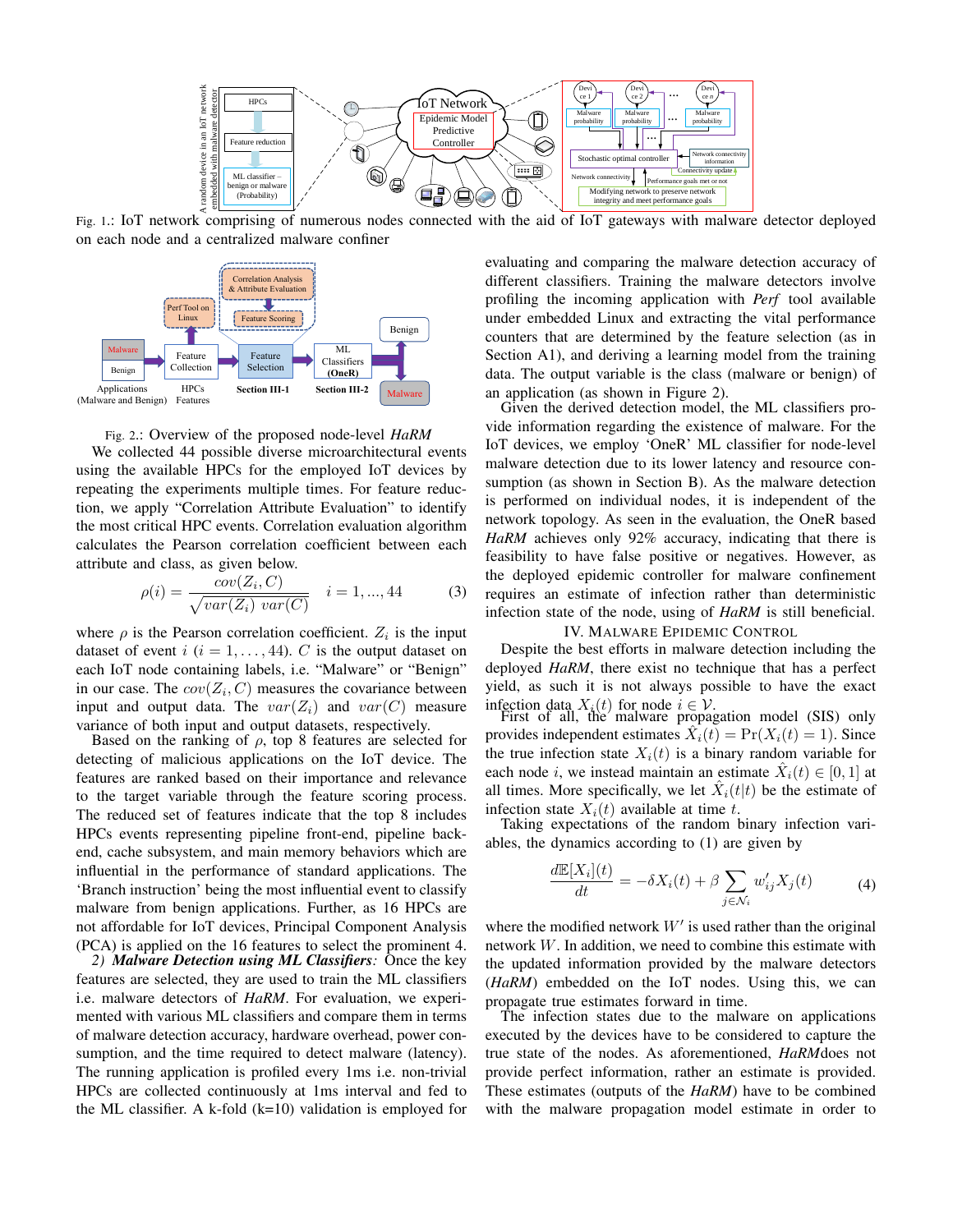obtain independent estimates  $\hat{X}_i(t|t) = \Pr(X_i(t) = 1)$  each time the malware detection algorithm is run.

Let  $y_i(t_\ell) \in [0, 1]$  be the output of the malware detector (*HaRM*) on node i at time  $t_{\ell}$ . Assuming this output is an independent probability that the node is infected with malware, we update the probability of infection of each node  $\hat{X}_i(t_\ell|t_\ell)$ conditioned on the new information available at each sampling time  $t \in \{t_\ell\}_{\ell \in \mathbb{Z}_{\geq 0}}$  as

$$
\hat{X}_i(t_\ell|t_\ell) = 1 - ((1 - \hat{X}_i(t_\ell|t_{\ell-1}))(1 - y_i(t_\ell))) \tag{5}
$$

Thus, given both a way for propagating the estimate  $\hat{X}(t'|t)$ at time t and a way to incorporate new measurements  $y_i(t_\ell)$ , now we estimate  $\hat{X}(t)$  of the infection state of all nodes.

Given the current infection estimate  $\hat{X}_i(t_\ell|t_\ell)$ , we propagate this according to equation (4) at a smaller time later by

$$
\hat{X}_i(t_{\ell+1}|t_{\ell}) = \hat{X}_i(t_{\ell}|t_{\ell}) + \Delta t(-\delta \hat{X}_i(t_{\ell}|t_{\ell}) +
$$
\n
$$
\beta \sum_{i \to i'} w'_{ij} \hat{X}_j(t_{\ell}|t_{\ell})
$$
\n(6)

Thus, the objective of optimal control problem in equation (2) is redefined as a rate-constrained problem as follows.

*Theorem 4.1:* [Equivalent problem]

$$
\begin{array}{ll}\n\text{minimize} & \sum_{\{u'_{ij}\}_{(i,j)\in\mathcal{E}}} g_{ij}(w'_{ij}) \\
\text{s.t.} & \sum_{i\in\mathcal{O}} (1-\delta)X_i + \psi_i^{\{w\}}(1-X_i) \leq r \sum_{i\in\mathcal{V}} \hat{X}_i(t|t),\n\end{array} \tag{7}
$$

where we have defined the convex function

$$
\psi_i^{\{w\}} = 1 - \hat{X}_{j'}(t|t)\gamma_{j'i}^{\frac{1}{w}} \Pi_{j \in \{\mathcal{N}_i \cap \mathcal{X}_i\}} \gamma_{ji}^{\frac{1}{w}} - \hat{x}_{j'}^c(t|t)\Pi_{j \in \{\mathcal{N}_i \cap \mathcal{X}_i\}} \gamma_{ji}^{\frac{1}{w}} \tag{8}
$$

where  $w > d_{\text{max}}$  and  $\mathcal{X}_i = \{i \in V \cap \mathcal{O} \mid X_i = 1\}$ . Suppose the function  $g_{ij}$  is convex in the variable  $w'_{ij}$ , (7) is the equivalent optimization problem for defined problem statement, where the optimal edge weights can be computed as  $w'_{ij} = 1 - (w_{ij}^*)^{\frac{1}{w}}$ , where  $w_{ij}^*$  is the solution to (7).

However, it is worth noting that product terms are in general non-convex, and so CVX [15] may not solve the problem.

Finally, to put the solutions to the 2 subproblems together in a way to solve the optimization problem (2), we need to consider a specific form of the performance function P. There exists numerous metrics to evaluate the performance of a network such as throughput, latency, and bandwidth. In this work, to evaluate the network performance in terms of overall network throughput considering the infection state of nodes, given by [16]

$$
P(W'(t), X(t)) = \tau = \int_0^T \frac{\log(1+w)}{h} P_{suc}(1 - X(t)) \tag{9}
$$

where  $P_{suc}$  is the probability of successful transmission (i.e. malware free data), modeled as the inverse of the node malware infection probability;  $h$  is the number of hops; and  $w$  is the weight assigned to the communicating nodes (signalto-noise ratio (SNR)). The SNR is given by

$$
\frac{g_{ij}d_{ij}^{-\alpha}}{\sum_{k\in L(t)\backslash j} g_{ij}d_{ik}^{-\alpha}}
$$
\n(10)

where  $d_{ij}$  represents the distance between nodes i, j with a channel gain  $g_{ij}$  in the network  $L(t)$  at a given time t; The path-loss exponent given by  $\alpha$ . As such, the traffic between nodes is determined based on the throughput, connectivity, and the malware infection of the nodes.

Depending on the determined malware infection state and the infection spread, the infected node with higher number of connected neighbors are chosen. The links from those nodes are regulated i.e. traffic from infected node  $j$  to neighbors, say *i* are made to be  $w_{ij} \times r$ . The performance constraint is imposed when regulating the traffic neighbors of the infected node i.e. if the performance drops below the required performance, the traffic regulation process is ceased. The decay rate r is provided to the epidemic controller based on the malware threat parameter  $\sigma$  as a way to limit how much the network can be disconnected. As  $r \to 0$ , the solution to Theorem 4.1 provides much more aggressive containment strategies by disconnecting the entire network. On the other hand, as  $r \rightarrow 1$ , the solution to Theorem 4.1 allows the malware to spread and not disconnect many links. Based on this, the proposed solution determines the best possible network connectivity in order to maintain as many original connections as possible while satisfying the desired decay rate.

# V. EXPERIMENTAL RESULTS

A. Experimental Setup

The experimental setup for deploying the IoT network is discussed here. The malware propagation performed in the experiments is similar to that in [17], [18].

 $\frac{1}{w}$  Network and Hardware Setup: 20 different IoT nodes such as temperature sensors connected with Intel ATLASEDGE board, Beagle Boards (BeagleBone Blue) having ARM processor, communicating via Bluetooth protocol are deployed in an area of  $5 \times 5$  m<sup>2</sup>. Most of the deployed boards host RISC architecture with embedded Linux OS running on them. The devices are statically placed during the experiments. The epidemic model predictive controller is executed on a controller built on Intel Haswell core i5 processor.

Software Framework: On each device, i.e. at the nodelevel, in order to extract the HPC information, *Perf* tool available under Linux is employed. Similar applications that are deployed on IoT nodes are executed on a system running Ubuntu 14.04 with Linux 4.4 Kernel. HPC information is obtained by executing all the applications in Linux Container (LXC) which is an isolated environment. LXC is chosen over other commonly available virtual platforms such as VMWare or VirtualBox since it provides access to actual performance counters data instead of emulating HPCs. We extracted 44 CPU events available under *Perf* tool. As the employed processors on IoT devices have only 4 HPC registers available [19], we can only measure 4 events at a time and thus, we run applications multiple times to capture all the events.

Applications: We executed 3000 benign and malware applications for HPC data collection. Benign applications include MiBench [20] and SPEC2006 [21], Linux system programs, browsers, text editors, and word processor. For malware applications, Linux malware is collected from virustotal.com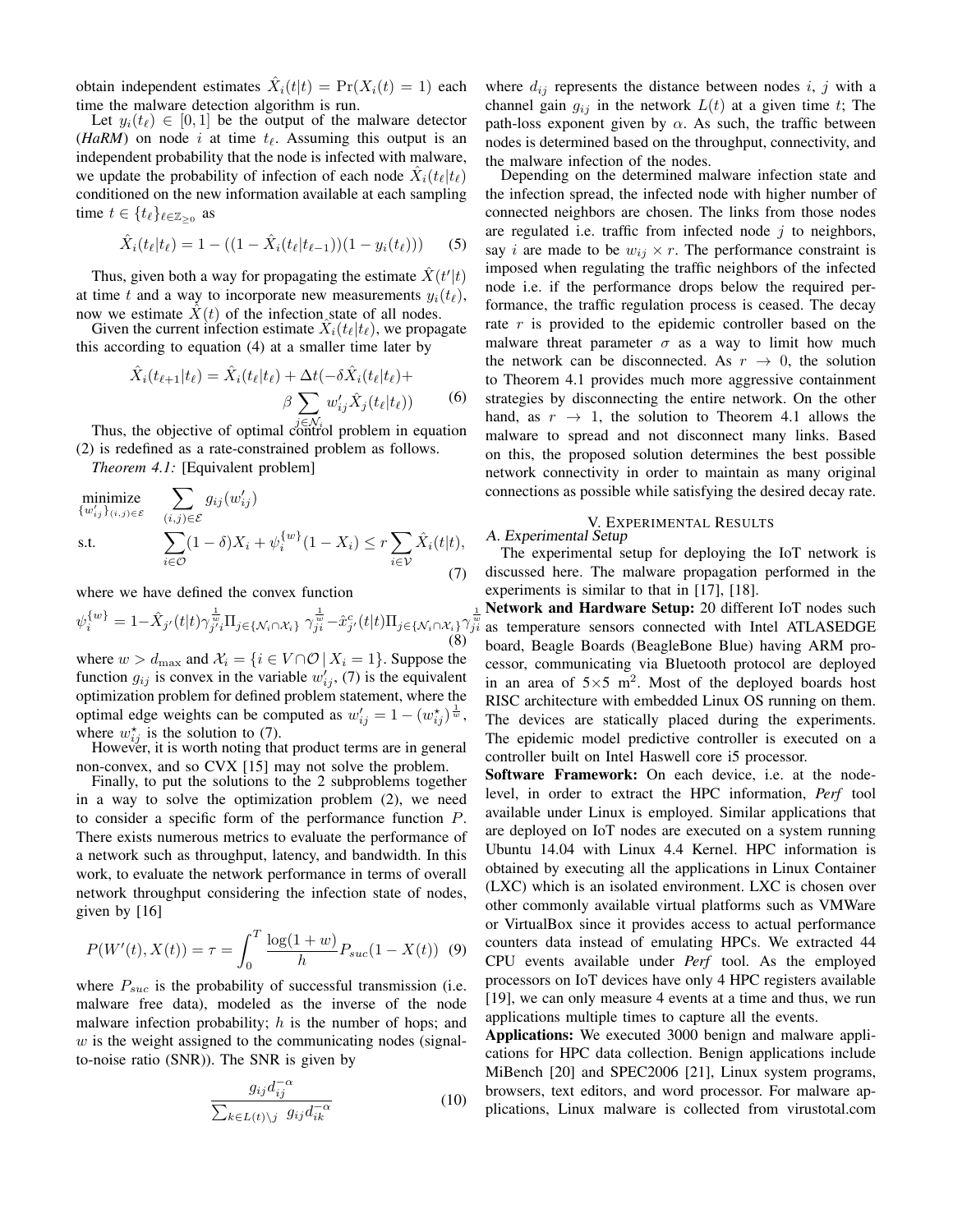

Fig. 3.: Ten-fold cross-validation malware detection accuracy with different ML classifiers and HPCs in the proposed *HaRM*

and classified on virusshare.com. Malware applications include Linux ELFs, python scripts, perl scripts, and bash scripts, which are created to perform malicious activities consisting of four classes of malware including 452 Backdoor, 350 Rootkit, 650 Virus, and 1169 Trojans.

## B. Evaluation of *HaRM*: Node-Level Malware Detection

*1) Malware Detection Accuracy:* We evaluate the malware detection accuracy when different ML classifiers are employed in *HaRM* framework shown in Figure 2. A 10-fold crossvalidation is used to verify the performance of malware detection with reduced features i.e. *HaRM*. For the detection accuracy, we calculate the percentage value of samples that are correctly classified. Figure 3 shows a comprehensive (average) accuracy comparison of various ML classifiers used for malware detection, with varied number of HPCs and ML classifiers. The *HaRM* achieves nearly 94.7% detection accuracy (max) when 8 HPCs are employed, and 93.03% when 2 HPCs are employed with the verified classifiers. As the IoT devices are constrained on the resources, using 8 HPCs is not feasible. Heavy weighted Multi-Layer Perceptron (MLP) classifier outperforms other classifiers even when less number of HPCs. Lightweight OneR classifier provides sufficient (∼92.21%) and nearly constant accuracy despite varying number of HPCs. This is because, OneR employs only one prominent feature for classification, despite multiple HPCs are provided as inputs. We anticipate that the Logistic regression and JRip are underperforming with 8 HPCs due to the involved complex relationship between HPCs which require large amount of data points (malware runtime is generally very short, so limited data points can be captured).

*2) Processing Overheads:* Though a majority of the deployed classifiers have shown a sufficient malware detection accuracy, the resource consumption and the latency involved for malware detection play a crucial role in choosing the best suited ML model for runtime malware detection in *HaRM*. The *HaRM*'s hardware footprint is evaluated on a FPGA for a fair comparison. We use Vivado HLS to develop the HDL implementation of the classifiers (*HaRM*) and deploy on

Xilinx Virtex 7 FPGA. Figure 4 shows the malware detection power consumption and latency for different ML models when used in *HaRM*. One can observe that MLP has the highest power consumption and latency, whereas OneR has the least power consumption and smaller latency. The latency here refers to the processing time to capture a malware. In terms of power, the OneR has only 25% of power consumption compared to MLP, and 30% lower



Fig. 4.: Power consumption, and latency of *HaRM* with different ML classifiers

compared to JRip or Logistic regression implementations. Furthermore, the malware detection accuracy degradation is <2% with 2 or 4 HPCs using OneR compared to the highest possible accuracy with MLPs, which is affordable in the current work, as the employed malware confinement requires an estimate of the infection state of the node rather than a high accurate deterministic value to perform the stochastic model predictive control. Also, it has been observed that OneR employs only one HPC value (feature) i.e. branch instructions for classification, which is possible to capture even in most of the low-end IoT devices. Branch instructions are one of the non-trivial microarchitectural events as most of the malware [22], [23] relies on branching operations for executing the malicious activity and the branch instructions also reveal the behavior of most of the malware. As such, based on the discussed analysis we choose to deploy OneR as the classifier for *HaRM* on the IoT devices for further evaluation.

## C. Evaluation of Malware Epidemic Control

We evaluate the performance of malware epidemic controller on the network with 20 nodes deployed in  $5 \times 5$ m<sup>2</sup> area. Nearly 1000 experiments are carried out with each experiment lasting for ∼40 seconds. Any device in the network is affected by malware randomly at any point of time, and multiple attacks are deployed on each device to replicate real-world scenarios. At the initial time-instant  $(t = 0)$ , two of the nodes are deployed with self-propagating malware. We evaluate the network performance in terms of overall average throughput.



Fig. 5.: Network throughput with time under different malware confinement techniques

Figure 5 presents the network performance (throughput) of the proposed epidemic predictive controller i.e., network-level malware confinement provided with real-time malware infec-